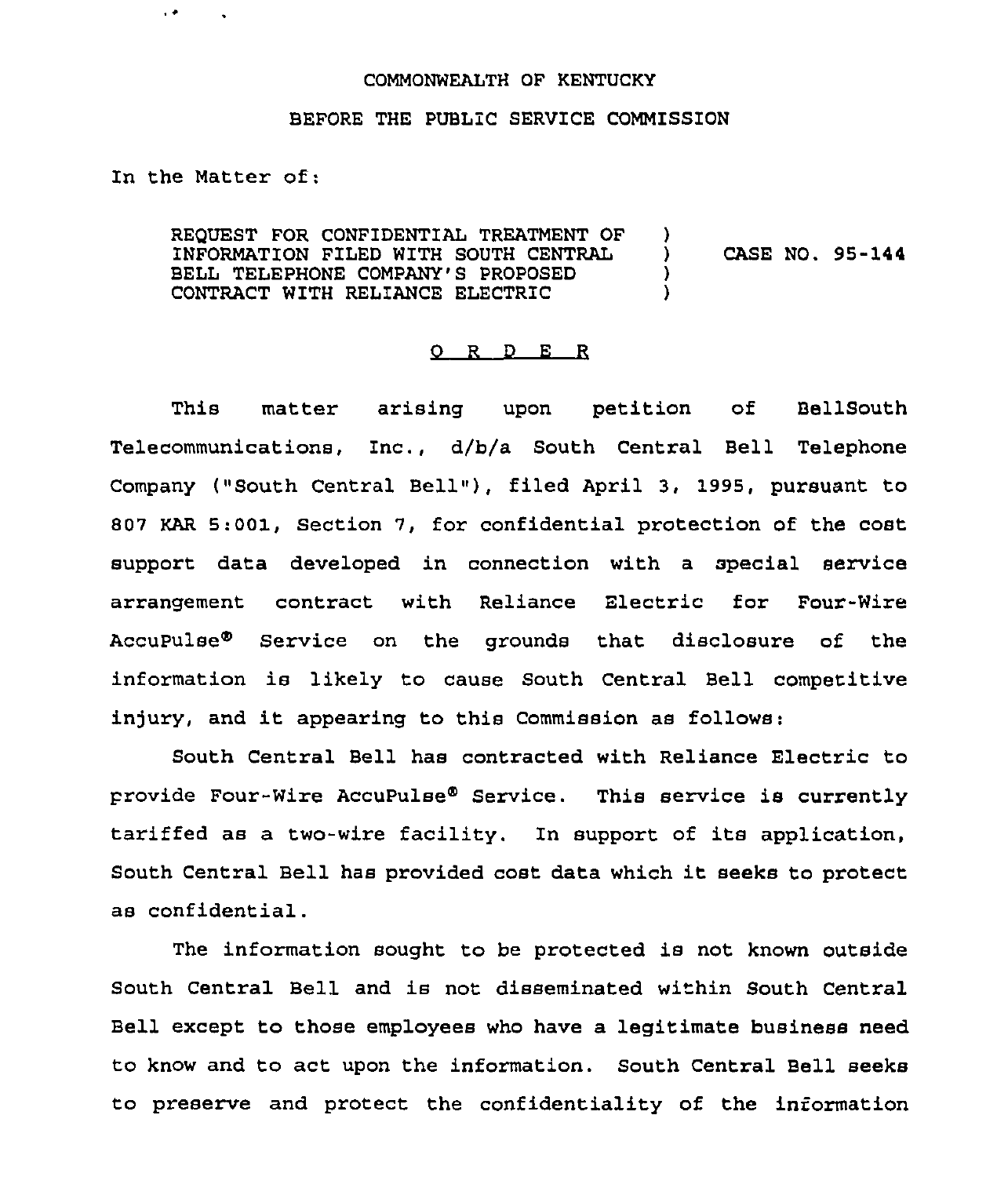through all appropriate means, including the maintenance of appropriate security at its offices.

 $\mathbf{v}$ 

 $\hat{\mathbf{v}}$ 

KRS 61.878(1) requires information filed with the Commission to be available for public inspection unless specifically exempted by statute. Exemptions from this requirement are provided in KRS 61.878(1). That section of the statute exempts several categories of information. one category exempted in paragraph (c)1 of that section ie commercial information confidentially disclosed to the Commission which if made public would permit an unfair commercial advantage to competitors of the party from whom the information was obtained. To qualify for the exemption, the party claiming confidentiality must demonstrate actual competition and a likelihood of substantial competitive injury if the information is disclosed. Competitive in)ury occurs when disclosure of the information gives competitors an unfair business advantage.

AccuPulse® Service is an alternative to dedicated private line networks and utilizes the exchange switching network. Competitors for the service are providers of microwave service, digital radio and fiber networks. Disclosure of the information would enable competitors to determine South Central Bell's cost and contribution from the service which they could use in marketing their competing services to the detriment of South Central Bell. Therefore, disclosure of the information is likely to cause South Central Bell competitive injury and the information should be protected as confidential.

-2-